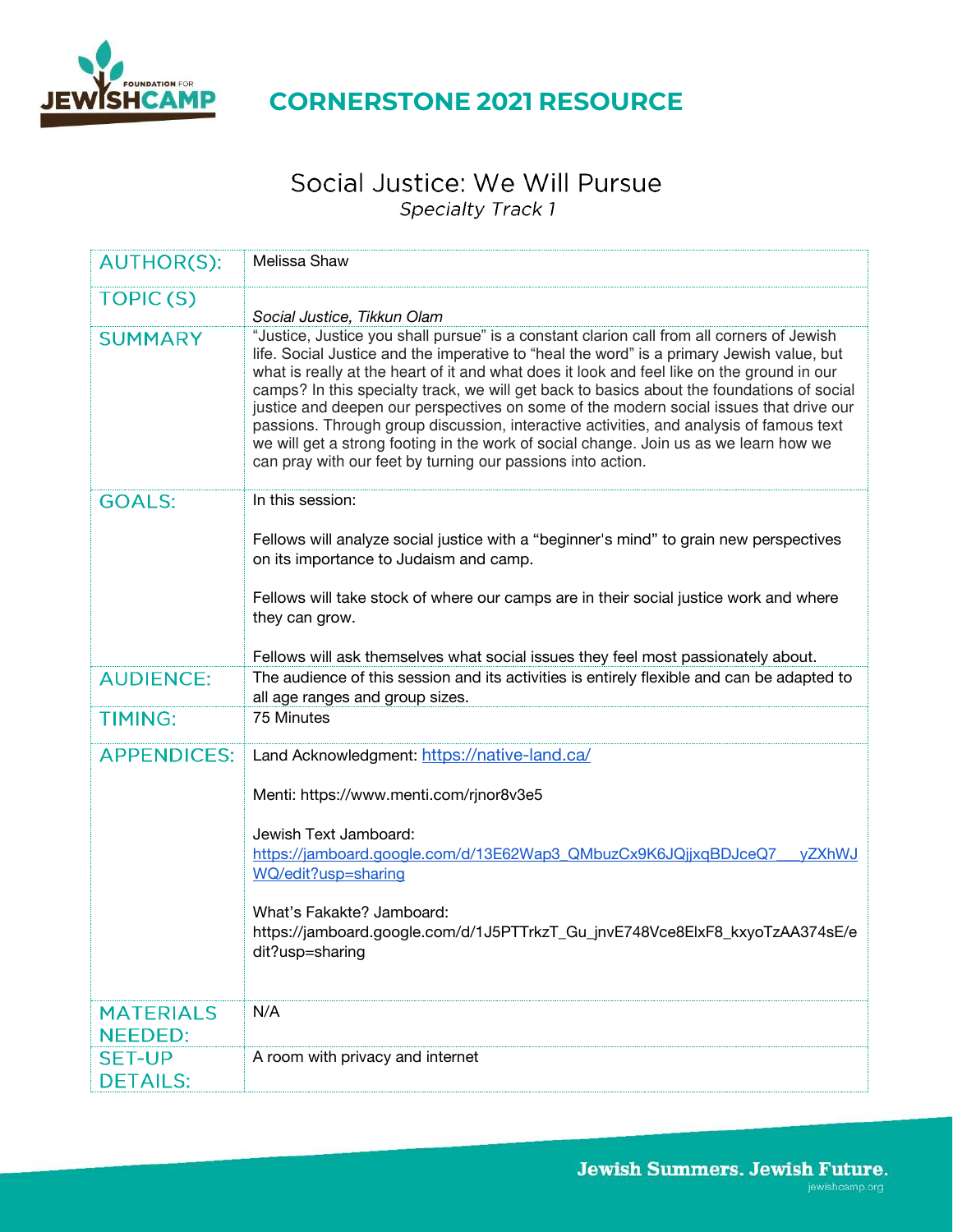

# **CORNERSTONE 2021 RESOURCE**

**SESSION TIMELINE** 

- 00:00-00:10- Welcome and Intros
- 00:10-00:20 Brit creation
- 00:20-00:35- Social Justice Temperature Check
- 00:35-00:50- Jewish Text Hevruta
- 00:50-1:00- Reflection
- 1:00-1:10- So nu? What's Fakakte to you?

#### **SESSION OUTLINE:**

00:00-00:10 - **Welcome and introductions** everyone shares their name, pronouns, and acknowledges the land they are on. <https://native-land.ca/>

00:10-00:20-**Brit**- The group creates a group brit & sets group norms on jamboard [link to jamboard]. Discusses why this is important and how to keep it from just being something you do once and forget about.

#### 00:20-00:30- **Social Justice at Camp Temperature Check**

3 Mentimeters with the following prompts (link)

- To me, Social Justice means
- Projects my camp already does related to social justice **(fellows will be prompted by session leader to think of everything from the most subtle to grand projects)**
- My camp still struggles with

#### 00:30-00:35 D**ebrief and review of Menti answers.**

#### 00:35-00:50

#### **Hevruta around Social Justice Quotes**

We hear (and if we have not yet we will, as we continue through our personal and professional lives in the Jewish World) many famous statements, quotes, or pieces of text related to social justice. In this activity we will take a look at some of the most frequently cited and a few lesser known and ask ourselves what *we* really think they mean. Hevrutas will move from quote to quote within their break out rooms and paste their responses using post-it notes or google images.

All quotes are housed here: [https://jamboard.google.com/d/13E62Wap3\\_QMbuzCx9K6JQjjxqBDJceQ7\\_\\_\\_yZXhWJWQ/](https://jamboard.google.com/d/13E62Wap3_QMbuzCx9K6JQjjxqBDJceQ7___yZXhWJWQ/edit?usp=sharing) [edit?usp=sharing](https://jamboard.google.com/d/13E62Wap3_QMbuzCx9K6JQjjxqBDJceQ7___yZXhWJWQ/edit?usp=sharing)